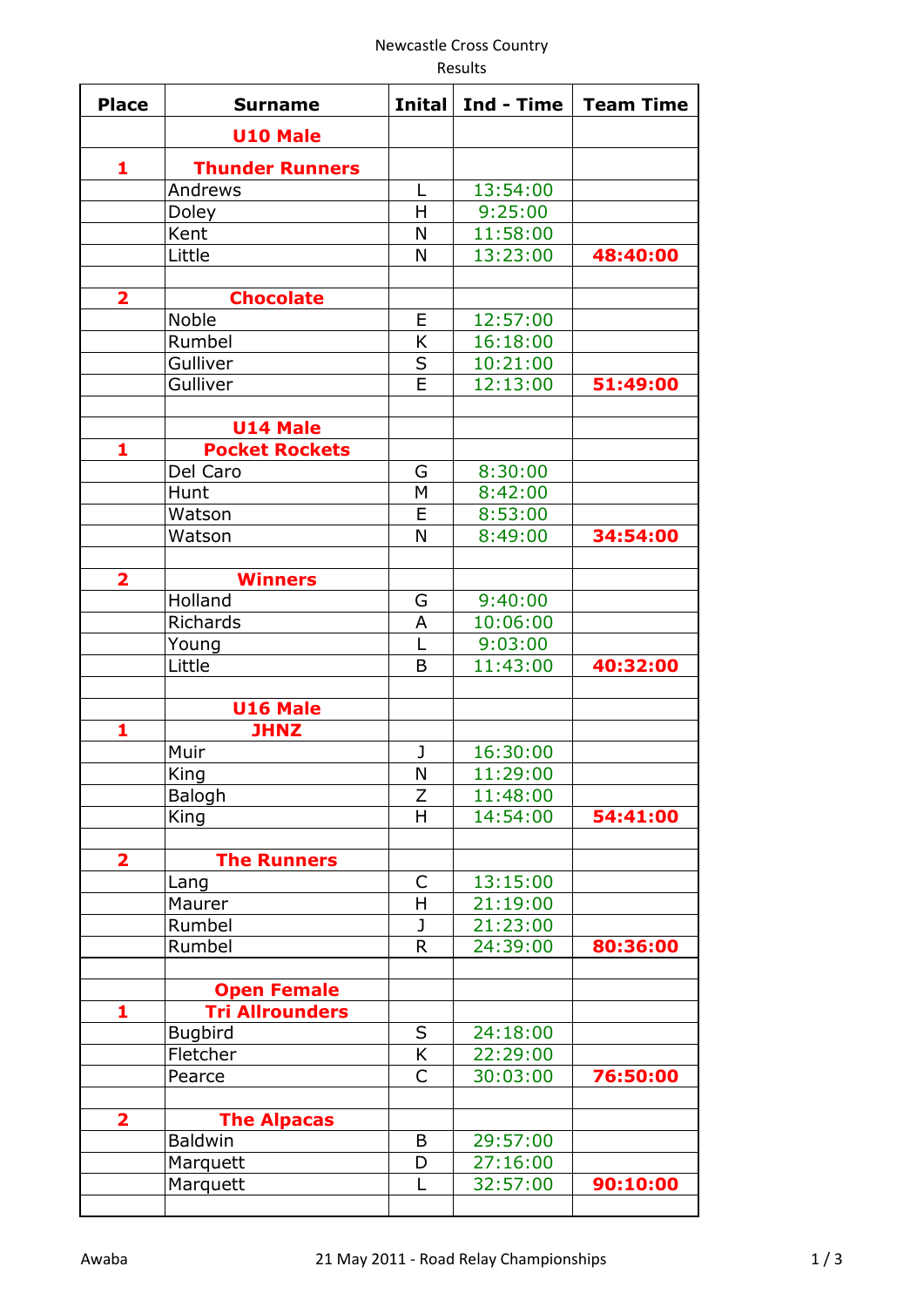## Newcastle Cross Country

Results

| <b>Place</b>            | <b>Surname</b>              | <b>Inital</b>           | Ind - Time | <b>Team Time</b> |
|-------------------------|-----------------------------|-------------------------|------------|------------------|
|                         | <b>Open Male</b>            |                         |            |                  |
| 1                       | <b>No Name</b>              |                         |            |                  |
|                         | Dawson                      | L                       | 20:09:00   |                  |
|                         | Massey                      | A                       | 19:07:00   |                  |
|                         | Woodley                     | M                       | 21:50:00   |                  |
|                         | Woodley                     | B                       | 19:17:00   | 80:23:00         |
| $\overline{\mathbf{2}}$ | <b>Westlakes Boys</b>       |                         |            |                  |
|                         | <b>Noble</b>                | M                       | 24:23:00   |                  |
|                         | Slomka                      | $\top$                  | 21:34:00   |                  |
|                         | Taylor                      | B                       | 22:52:00   |                  |
|                         | Balogh                      | Z                       | 21:50:00   | 90:39:00         |
|                         |                             |                         |            |                  |
| 3                       | <b>Lucky Last</b>           |                         |            |                  |
|                         | McDonald                    | R                       | 37:28:00   |                  |
|                         | Reid                        | G                       | 25:38:00   |                  |
|                         | Hughes                      | P                       | 30:05:00   |                  |
|                         | Gulliver                    | S                       | 22:49:00   | 116:00:00        |
|                         |                             |                         |            |                  |
|                         | <b>Vets Female</b>          |                         |            |                  |
| 1                       | <b>All Rounders</b>         |                         |            |                  |
|                         | <b>Busteed</b>              | R                       | 27:37:00   |                  |
|                         | Duncan                      | D                       | 26:38:00   |                  |
|                         | Priestley                   | L                       | 24:35:00   | 78:50:00         |
| $\overline{\mathbf{2}}$ | <b>The Great Ones</b>       |                         |            |                  |
|                         | Gardiner                    | S                       | 32:37:00   |                  |
|                         | Joyce                       | $\overline{\mathsf{J}}$ | 30:33:00   |                  |
|                         | <b>Matthews</b>             | C                       | 24:59:00   | 88:09:00         |
|                         |                             |                         |            |                  |
|                         | <b>Vets Male</b>            |                         |            |                  |
| 1                       | <b>Old Blokes</b>           |                         |            |                  |
|                         | Frazer                      | K                       | 21:13:00   |                  |
|                         | Kavur                       | M                       | 26:19:00   |                  |
|                         | Waters                      | M                       | 24:17:00   |                  |
|                         | Cowley                      | G                       | 21:38:00   | 93:27:00         |
| 2                       | <b>Glapiaks Gladdiators</b> |                         |            |                  |
|                         | Glapiak                     | C                       | 25:30:00   |                  |
|                         | Hoare                       | $\mathsf{R}$            | 26:56:00   |                  |
|                         | Holland                     | B                       | 29:10:00   |                  |
|                         | Welsh                       | J                       | 22:15:00   | 103:51:00        |
|                         |                             |                         |            |                  |
| 3                       | 250's                       |                         |            |                  |
|                         | Aalto                       | K                       | 27:24:00   |                  |
|                         | Hardy                       | W                       | 28:15:00   |                  |
|                         | Von Appen                   | М                       | 25:34:00   |                  |
|                         | Holowinskyj                 | P                       | 27:29:00   | 108:42:00        |
|                         |                             |                         |            |                  |